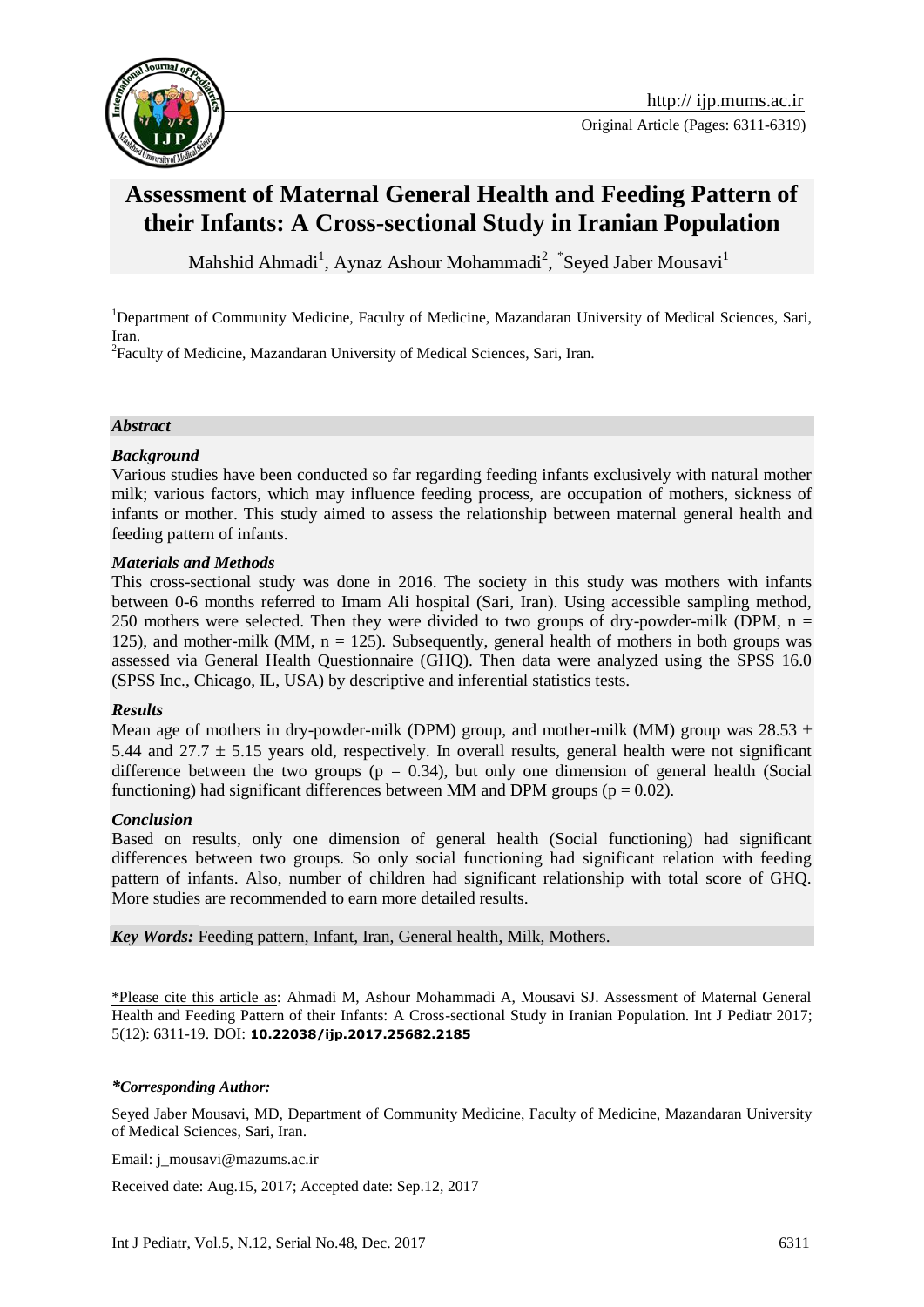### **1- INTRODUCTION**

The composition of human milk is considered as viable source of nutrition for infants and valuable feeding pattern (1). Human milk consists of antibodies that protect infants from pneumonia and diarrhea; aforementioned diseases are main cause of mortality among infants (2). Human milk would protect infants from periodic diseases such as sudden death syndrome (SDS), respiratory infectious disease (RID), and gastroenteritis and ear infection. Furthermore, it would alleviate the risk of childhood disease such as allergy, asthma and obesity and it would minimize the risk of ovarian/breast cancer (3, 4). There is no substitution for composition of human milk; there are nearly 400 vital substances within natural milk composition, which cannot be synthesized in laboratory such as white blood cells and immunoglobulin (5, 6).

Looking retrospectively at literature of 20 years, have shown the beneficial role of mother milk in social, psychological, immunological and nutrition contexts (6). Mother milk is essential nutrition source for infants more specifically in during first 6 months (7, 8). According to World Health Organization (WHO), less than 40% of infants up to 6 months are fed exclusively with natural milk composition (9); in Iran this number is around 23% (10). Although, initially feeding of infants usually starts with natural milk composition, most mothers are reluctant to continue the feeding process exclusively via their own milk (11).

Various studies have been conducted so far regarding various factors which may influence feeding process (12-15). One of the important influential factors regarding feeding pattern of infants is psychological state of mothers. Arifunhera et al. (16) showed that anxiety could endanger feeding pattern of infants during first 6 months; Li et al. (17) showed that experiencing stressful life events during

pregnancy increased the odds for the early cessation of prevalent breastfeeding. Stress events associated with separation or divorce, financial problems and residential moves in pregnancy were important predictors for a shorter duration of prevalent breastfeeding. However, Bogen et al. (18) postulated that neither MDD nor depressive symptom severity in pregnancy was related to breastfeeding intention, initiation or duration at 2 and 12 weeks. Intention to exclusively breastfeed was the most significant predictor of breastfeeding initiation and duration. One of the prospect in feeding pattern of infants in 2020 is to 60.6% of infants receive natural milk composition from their mother during first 6 months (19).

However, since most of studies conducted in Iran have not focused on current topic, we aimed to assess the relationship between general health dimensions (physical activity, anxiety, sleeping disorder, social functioning and depression) of mothers with feeding pattern of infants. With the results of this study future considerations can be made for improving the quality of feeding pattern of infants that have potential effects on health of them.

# **2- MATERIALS AND METHODS**

# **2-1. Study Design and Population**

This cross-sectional study was done in 2016 (March-Jun) to determine the relationship between general health of mothers and feeding pattern of infants. The society in this study was mothers with infants between 0-6 months hospitalized in Imam Ali hospital (Sari, Iran). The sample size was calculated with G-power software  $(Z = 1.96, d = 0.05, In-group variance =$ 0.135) (20). Using accessible sampling method, 250 mothers were selected. Then they were divided to two groups. At first, 250 random numbers between 0 and 1 were made by computer (Excel software), and then, numbers were printed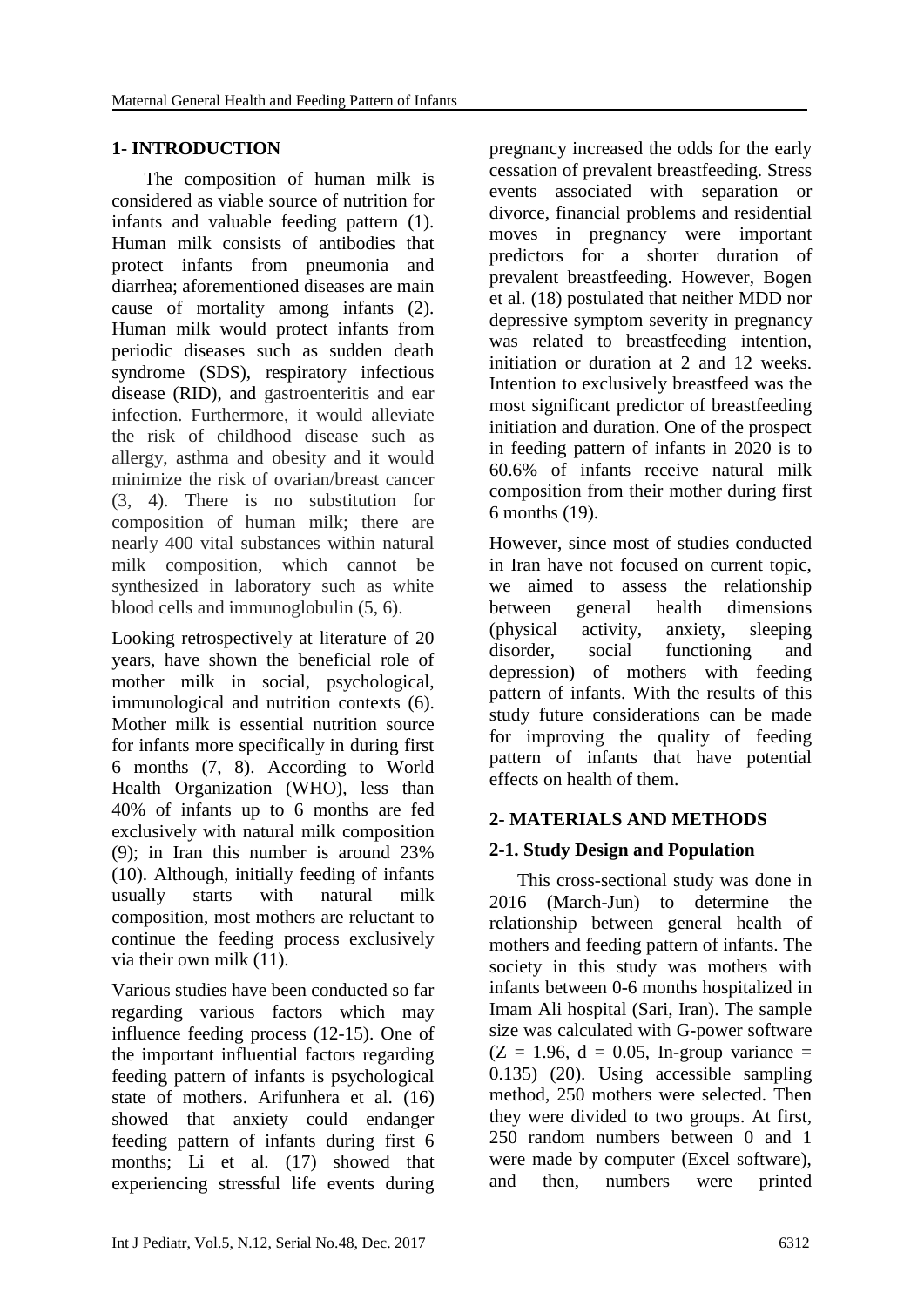automatically. An envelope containing a number was given to each subject. Mothers with numbers  $< 0.5$  were assigned into the case group and the ones with the numbers > 0.5 were assigned into the control group. One hundred and twentyfive mothers who fed their infants with dry powder milk were included as case group; and 125 mothers who fed their infants exclusively with human milk were also included in current study as control group. Subsequently, general health of mothers in both groups was assessed via General Health Questionnaire (GHQ) (21). The criteria of present study were as below:

# **2-1. Inclusion criteria**

- Infant is born via full-term pregnancy period**,**
- Being Healthy by the time of birth,
- Age range between 0-6 months,
- Referring reason: Just normal health check-up.

# **2-2. Exclusion criteria**

- Twin pregnancy,
- Contraindication regarding feeding infants**,**
- Mental Health of Mothers**,**
- Addiction of Mothers,
- Occupancy of mothers in night shift**.**

# **2-3. Study procedure**

Firstly, mothers were fully informed regarding full procedure of current study; consequently after acquiring written consent forms mothers were entered the study. Accordingly, demographic data (age, education, work, number of children) was obtained. Subsequently, mothers in both groups answered to GHQ.

# **2-3-1. General Health Questionnaire**

General Health Questionnaire (GHQ) developed by Goldberg in the 1970s as a method to quantify the risk of developing psychiatric disorders (21). This instrument targets two areas  $-$  the inability to carry out normal functions and the appearance of distress – to assess well-being in a person (21). The test exits in several alternate forms: GHQ-30 (30 items), GHQ-28 (28 items), GHQ-12 (12 items) (23). In present study GHQ-28 was used. In this questionnaire, the items 1 to 7 were related to somatic (physical) symptoms, the items 8 to 14 were related to anxiety and insomnia, the items 15 to 21 were related to social dysfunction, and the items 22 to 28 were related to severe depression.

A somatic symptom disorder, formerly known as a somatoform disorder, is any mental disorder which manifests as physical symptoms that suggest illness or injury, but which cannot be explained fully by a general medical condition or by the direct effect of a substance, and are not attributable to another mental disorder (e.g., panic disorder) (24). Anxiety is an emotion characterized by an unpleasant state of inner turmoil, often accompanied by nervous behavior, such as pacing back and forth, somatic complaints, and rumination (25).

Social dysfunction, in the vivid sense of something deviating from the normal (c.f. Norm (social) or differing from the typical (such as an aberration), is a subjectively defined behavioral characteristic, assigned to those with rare or dysfunctional conditions. Behavior is considered abnormal when it is atypical, out of the ordinary, causes some kind of impairment, or consists of undesirable behavior (21).

Depression is a state of low mood and aversion to activity that can affect a person's thoughts, behavior, feelings, and sense of well-being. A depressed mood is a normal temporary reaction to life events such as loss of a loved one (23). The answer possibilities provided for each item had a 4-point Likert scale type (i.e., ranging from not at all to much more than usual) specifying the amount of discomfort. Its scoring was from 0 to 3.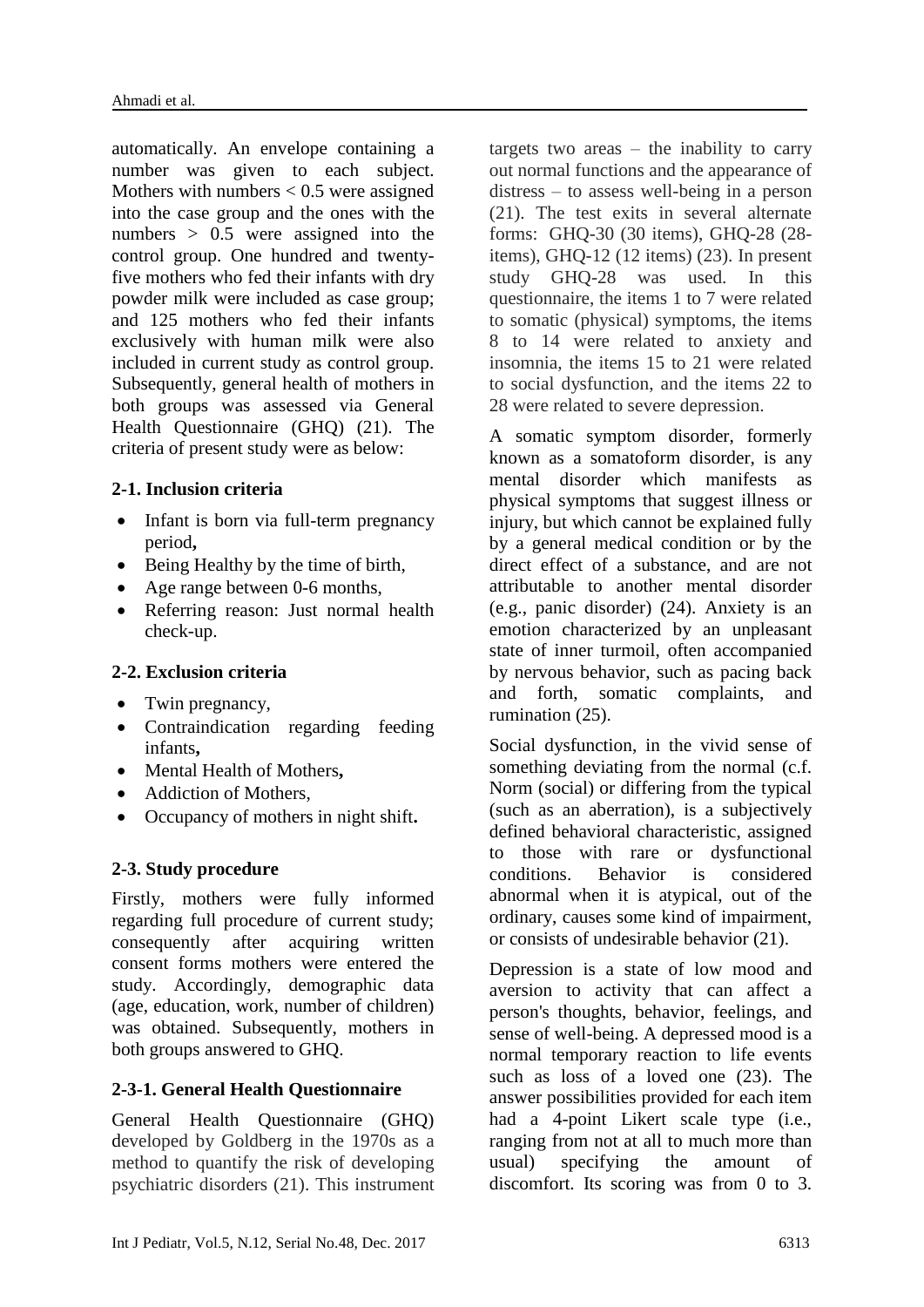Every person's score in each of the subscales ranges from 0 to 21. Scores ranging from 0 to 7 represent an individual's terrible condition. Scores ranging from 7 to 14 shows an individual is on the eve of the disease. A score ranging from 14 to 21 is responsive of an individual's healthy condition (26). Using receiver operating curve (ROC) analysis, the optimum cutoff score for the GHQ-28 in this group was 19/20 (sensitivity 0.83, specificity 0.76). Using a loading of 0.6 or greater, a short form of the instrument (GHQ-15) (alpha=0.9) was derived and correlated well with the longer form of the scale  $(r=0.97)$ .

Using ROC analysis, the optimum cutoff score was  $10/11$  (sensitivity 0.83, specificity 0.69) (27). The reported Cronbach alpha coefficient for the GHQ is a range of 0.82 to 0.86 (28). The instrument is considered as reliable and has been translated into 38 different languages. Four factors were extracted using exploratory factor analysis: "depression," "psychosocial activity," "anxiety," and "somatic (physical)" (27).

# **2-4. Data analysis**

After obtaining data, data were analyzed using the SPSS 16 (SPSS Inc., Chicago, IL, USA). Descriptive statistics was computed for all variables. The results are reported as the frequency (percent) for the demographic data. With respect to comparing two groups, independent t-test was used and regarding comparison of variables correlation coefficient was used. Also, Pearson test was used to assess possible relationship between demographic variables and general health. The significant p-value was set at a value of less than 0.05.

# **2-5. Ethical Considerations**

Ethical approval was obtained from the research ethics committee of the Research deputy of Mazandaran University of medical sciences. All the participants received oral and written information about the aims of the study. It was made clear to them that their participation was voluntary and that all data would remain confidential. Research participants could not be personally identified and they were assured that participation would in no way affect their academic results.

### **3- RESULTS**

Mean age of mothers in dry-powdermilk (DPM) group and mother-milk (MM) group was  $28.53 \pm 5.44$  and  $27.7 \pm 5.15$ years old, respectively (total mean was  $28.02 \pm 5.297$  years old). Regarding to **Table.1**, no meaningful differences were showed between two groups ( $p > 0.05$ ); so groups were similar to each other. Comparing results of general health in four dimensions (physical activity, anxiety and lack of sleep, social functioning and depression) were presented in **Table.2**.

In overall results, general health were not significant difference between the two groups ( $p = 0.34$ ), but only one dimension of general health (social functioning) had significant differences between MM and DPM groups ( $p = 0.02$ ). Therefore we can conclude that no relation was between general health of mothers and feeding pattern of infants.

Based on **Table.3**, there were no meaningful relationship between age  $(r =$ 0.088,  $p = 0.16$ , educational status ( $r =$ 0.121,  $p = 265$ ), and work ( $r = 0.096$ ,  $p =$ 0.34) with general health of mothers. But number of children had significant relationship with general health of mothers  $(r = 0.174, p = 0.005)$ .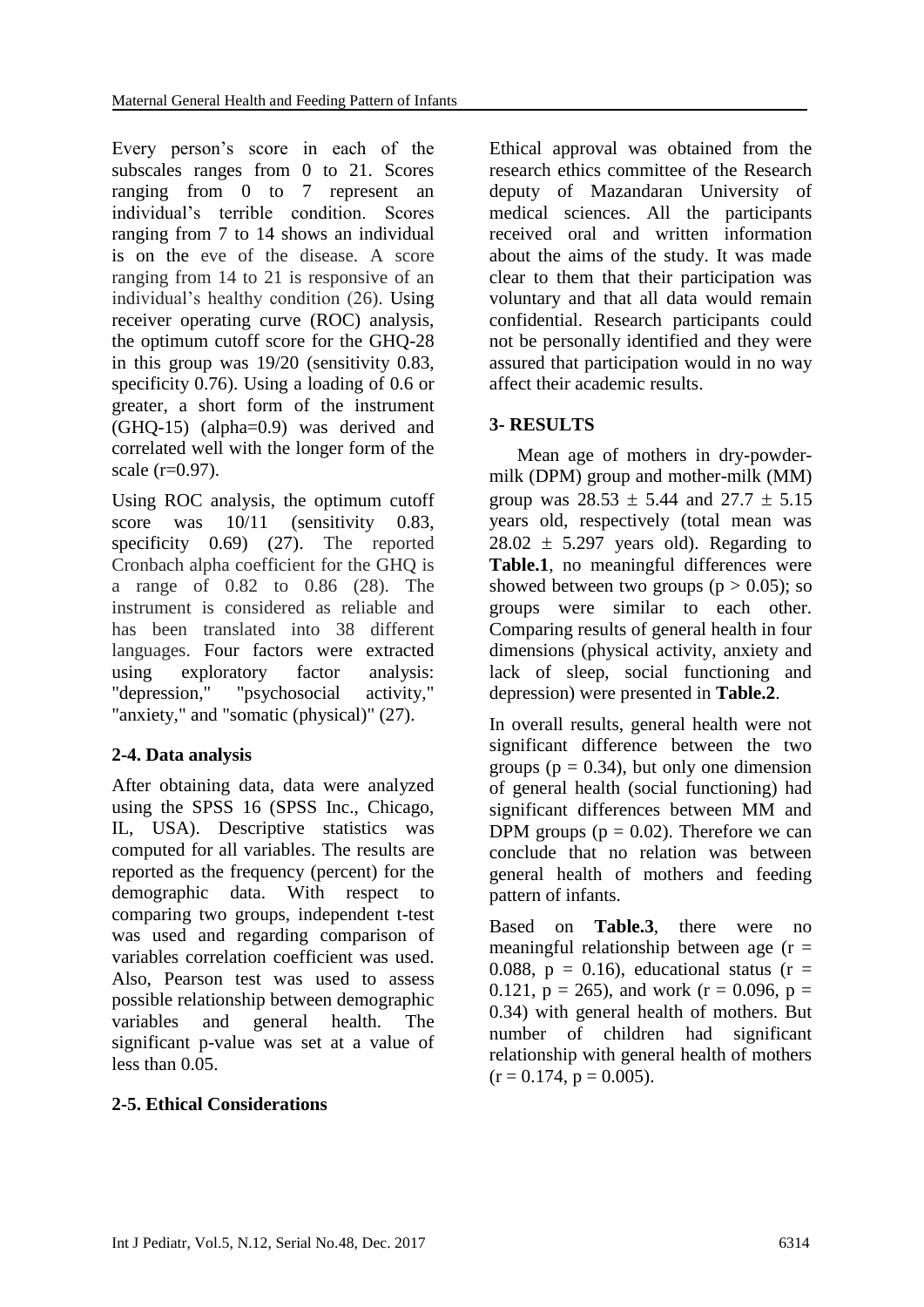| Variables            | Number (%), Mean (SD) |            | P-value |  |
|----------------------|-----------------------|------------|---------|--|
|                      | $DPM*$                | $MM^*$     |         |  |
| Education            |                       |            |         |  |
| Illiterate           | 23(18.4)              | 12(9.6)    | 0.193   |  |
| <b>BSc</b>           | 78 (62.4)             | 82 (65.6)  |         |  |
| MSc and upper        | 24(19.2)              | 31(24.8)   |         |  |
| Work                 |                       |            |         |  |
| Yes                  | 42(33.6)              | 49 (39.2)  | 0.328   |  |
| N <sub>o</sub>       | 83 (66.4)             | 76 (60.8)  |         |  |
| Number of children   |                       |            |         |  |
| 1 children           | 71 (56.8)             | 63 (50.4)  |         |  |
| 2 children           | 31 (24.8)             | 40 (32)    | 0.412   |  |
| 3 children and upper | 23(18.4)              | 22(16.6)   |         |  |
| Age                  | 28.53 (5.44)          | 27.7(5.15) | 0.23    |  |

\*DPM: Dry-Powder-Milk; MM: Mother-Milk.

| Table-2: Mean score of general health and its dimensions between two groups |  |  |
|-----------------------------------------------------------------------------|--|--|
|                                                                             |  |  |

| Variables                   | Group                    | Mean (SD)    | P-value |
|-----------------------------|--------------------------|--------------|---------|
| Somatic (physical) symptoms | MM                       | 3.96(2.73)   | 0.35    |
|                             | 4.27(2.57)<br><b>DPM</b> |              |         |
| Anxiety                     | <b>MM</b>                | 4.86(3.49)   | 0.76    |
|                             | <b>DPM</b>               | 4.99(3.33)   |         |
| Social Functioning          | 6.88(2.19)<br>MM         |              | 0.02    |
|                             | <b>DPM</b>               | 7.52(2.38)   |         |
| Depression Symptoms         | <b>MM</b>                | 1.91(3.21)   | 0.93    |
|                             | <b>DPM</b>               | 1.94(2.94)   |         |
| Total                       | MM                       | 17.61(9.2)   | 0.34    |
|                             | <b>DPM</b>               | 18.72 (9.17) |         |

\*DPM: Dry-Powder-Milk; MM: Mother-Milk.

**Table-3**: Relationship between demographic variables and maternal general health

| Variables                 | Pearson correlation | P-value |
|---------------------------|---------------------|---------|
| Education level of mother | 0.121               | 0.265   |
| Work status of mother     | 0.096               | 0.34    |
| Number of children        | 0.174               | 0.005   |
| Age of mother             | 0.088               | 0.16    |

#### **4- DISCUSSION**

 Social functioning demonstrates routine functioning of individual in dealing with daily life incidences and how would they feel and experience daily life (29). According to results of current study, mothers in mother-milk (MM) group maintained higher level of social functioning. However, no meaningful difference was noticed with respect to other dimension (physical symptoms, anxiety and sleeping problems, depression symptoms and total score). Other results of current study were that increasing number of children in household is correlated with elevated score in GHQ. Mothers with fewer children were at higher risk comparing to mothers with more children; this high-risk group should be noticed in time during and after pregnancy period and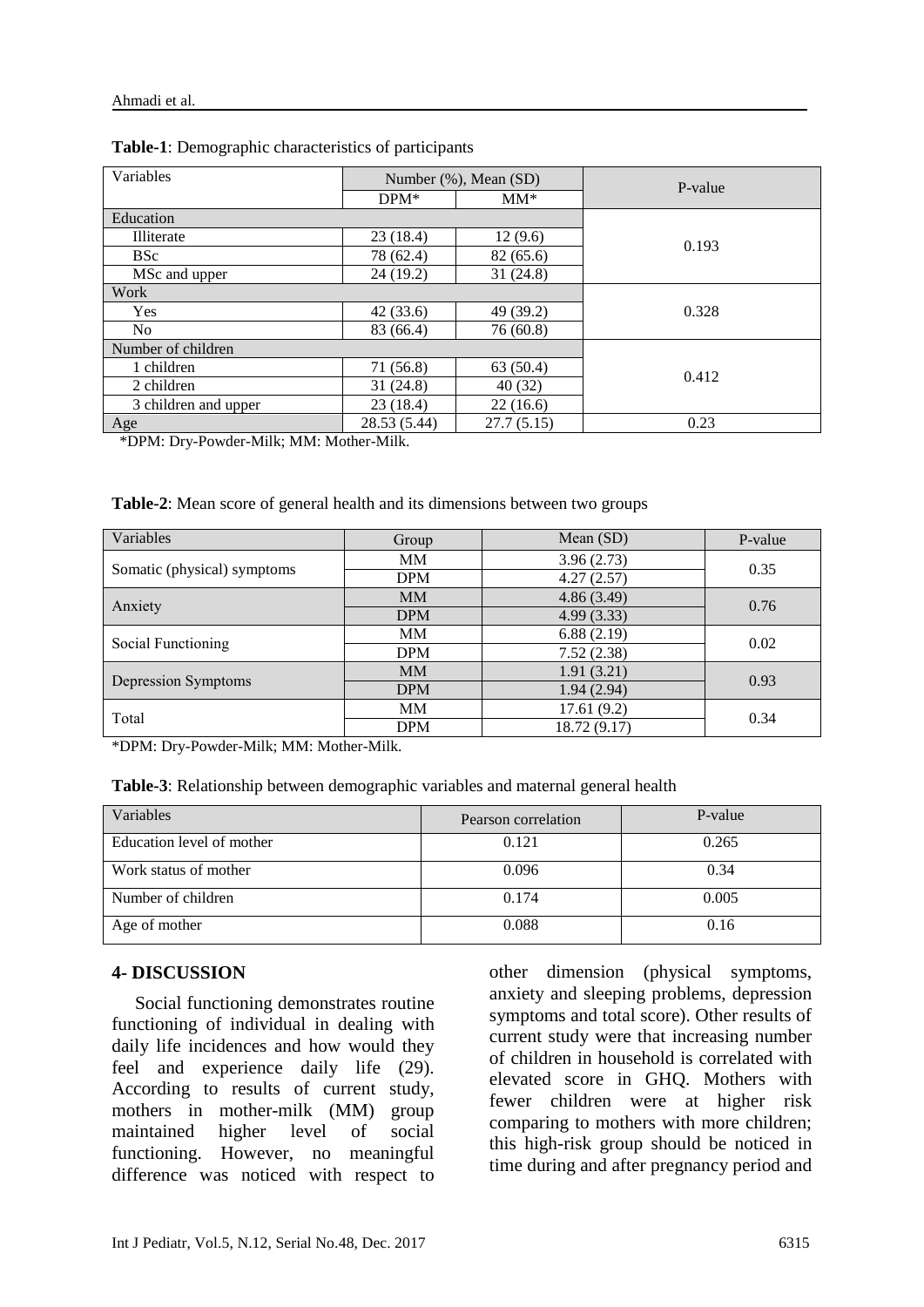this intervention may insure continuation of feeding with natural milk composition by mothers. The results of current study are consistent with the results of the study conducted by Bogen et al. (18) that studied relationship between depression and tendency toward breast-feeding among mothers. In that study 168 mothers were studied from pregnancy period and 12 weeks after delivery time with respect to nutrition and depression symptoms. They concluded that there is no meaningful difference between depression and feeding pattern from MM and duration of feeding among mothers.

In 2015, Bahadoran et al. (30) conducted cross-sectional study among three groups of mothers for assessing the relationship between psychological and physical health of mothers and feeding pattern of infants. In aforementioned study, they included statistical samples firstly via Holmes-Rahe Questionnaire (Social Readjustment Rating Scale (SRRS) by considering mothers with lower level of stress. Subsequently, they assessed psychological/physical health of mothers via WHOQOL-BREF questionnaire. They concluded that in mothers in MM group has higher-level physical health score, but no difference was noticed between mental health of mothers between three groups. Their results were consistent with the results of current study as well.

Furthermore, Akman et al. (31) conducted a study regarding post-partum adaptation and feeding pattern. In their study, they assessed anxiety and depression symptoms among 60 mothers one month and 4 months after parturition. They concluded that there is meaningful relationship between elevated score of Early Screen for Discharge Planning (ESPD) and stopping exclusive feeding with mother milk 4 months after parturition. Since, we didn't noticed any difference between MM and DPM groups with respect to depression scale; this difference between result of our study and Akman's study (31) may stem from two different questionnaire regarding obtaining data since GHQ is more general questionnaire comparing to ESPD. In another study conducted by Nishioka et al. (32) in Japan, he studied feeding pattern of 405 mothers one month and 5 months after childbearing. They concluded that mothers with ESPD  $\geq$  9 were the mothers who stopped exclusively feeding their infants with natural milk. Difference between our study and Nishioka's study is difference between tools (ESPS and GHQ).

Advantage of Nishioka's study (32) is using ESPS questionnaire as more accurate and specific tools and advantage of our study is comparison between two groups instead of just assessment of one large sample. Arifunhera et al. (16), studied anxiety as possible cause of stopping breastfeeding among mothers; in their study the used Iowa Infant Feeding Attitude Scale (IIFAS) and Hospital Anxiety and Depression Scale (HADS) regarding assessment of depression and anxiety. They concluded that anxiety is an obstructive factor regarding breastfeeding pattern among mothers and depressive symptoms was high as well. However, in current study no meaningful difference was noticed between two groups. Advantage of current study is comparing two groups of samples and difference of studies was using different tools.

Assarian et al. (33), also studied relationship between feeding pattern among 458 mothers (successful with exclusively breastfeeding, unsuccessful exclusively breastfeeding), and psychological health. He used GHQ regarding obtaining data. Assarian concluded that there is meaningful difference in depression score between two groups. No meaningful difference was noticed regarding physical, anxiety and social functioning symptoms. Difference between results of our study and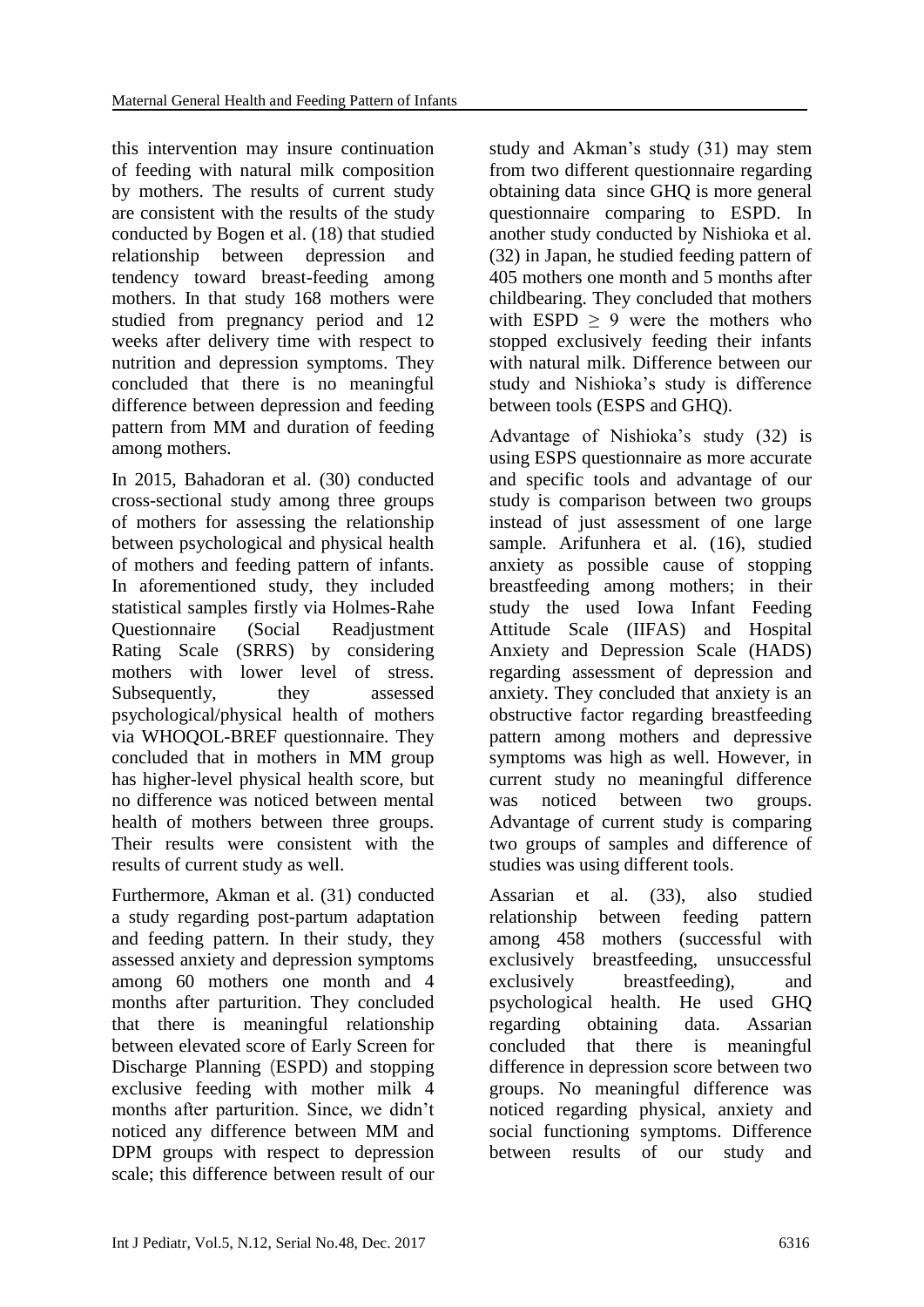Assarian's study (33) may be due to different sample size.

### **4-1. Limitations of the study**

The data collected was drawn from only one hospital in this present study. In addition, the sample was restricted to those mothers who had attended in hospital who had to take rest at home because of side effects of caesarian section and delivery and were not able to visit their infants were excluded.

### **5- CONCLUSION**

Based on the current results, only one dimension of general health (Social functioning) had significant differences between two groups. So only social functioning had significant relation with feeding pattern of infants. Also number of children had significant relationship with total score of GHQ. At first more studies are recommended to earn more detailed and trustable results. Then screening mothers psychological (anxiety, depression, social functioning) aspects before and after childbearing is essential. However, it appears plausible to conduct further study regarding assessment of parturition method (natural, cesarean), influential factors on social functioning, and feeding patterns of infants.

### **6- AUTHORS CONTRIBUTIONS**

- Study design: MA and AAM
- Data Collection and Analysis: AAM and SJM
- Manuscript Writing: MA, AAM and **SIM**
- Critical Revision: SJM

### **7- CONFLICT OF INTEREST**

The authors had not any financial or personal relationships with other people or organizations during the study. So there was no conflict of interests in this article.

### **8- ACKNOWLEDGMENTS**

The authors would like to thank the financial support of Mazandaran University of Medical Science and also, the cooperation of mothers participating in this study.

#### **9- REFERENCES**

1. Lucas A, Morley R, Cole T, Lister G, Leeson-Payne C. Breast milk and subsequent intelligence quotient in children born preterm. The Lancet. 1992; 339(8788): 261-4.

2. Sullivan S, Schanler RJ, Kim JH, Patel AL, Trawöger R, Kiechl-Kohlendorfer U, et al. An exclusively human milk-based diet is associated with a lower rate of necrotizing enterocolitis than a diet of human milk and bovine milk-based products. The Journal of Pediatrics. 2010; 156(4):562-7.

3. Lucas A, Cole T. Breast milk and neonatal necrotising enterocolitis. The Lancet. 1990; 336(8730-8731):1519-23.

4. Wambach K, Riordan J. Breastfeeding and human lactation: Jones & Bartlett Publishers; 2014.

5. Bin-Nun A, Bromiker R, Wilschanski M, Kaplan M, Rudensky B, Caplan M, et al. Oral probiotics prevent necrotizing enterocolitis in very low birth weight neonates. The Journal of Pediatrics. 2005; 147(2):192-6.

6. Newman J. How breast milk protects newborns. Scientific American. 1995; 273(6):76-9.

7. Ahmadi M, Moosavi SM. Ealuation of Occupational Factors on Continuation of Breastfeeding and Formula Initiation in Employed Mothers. Global Journal of Health Science. 2013; 5(6):166.

8. Cristofalo EA, Schanler RJ, Blanco CL, Sullivan S, Trawoeger R, Kiechl-Kohlendorfer U, et al. Randomized trial of exclusive human milk versus preterm formula diets in extremely premature infants. The Journal of pediatrics. 2013; 163(6):1592-5. e1.

9. Holmes AV, Auinger P, Howard CR. Combination feeding of breast milk and formula: evidence for shorter breast-feeding duration from the National Health and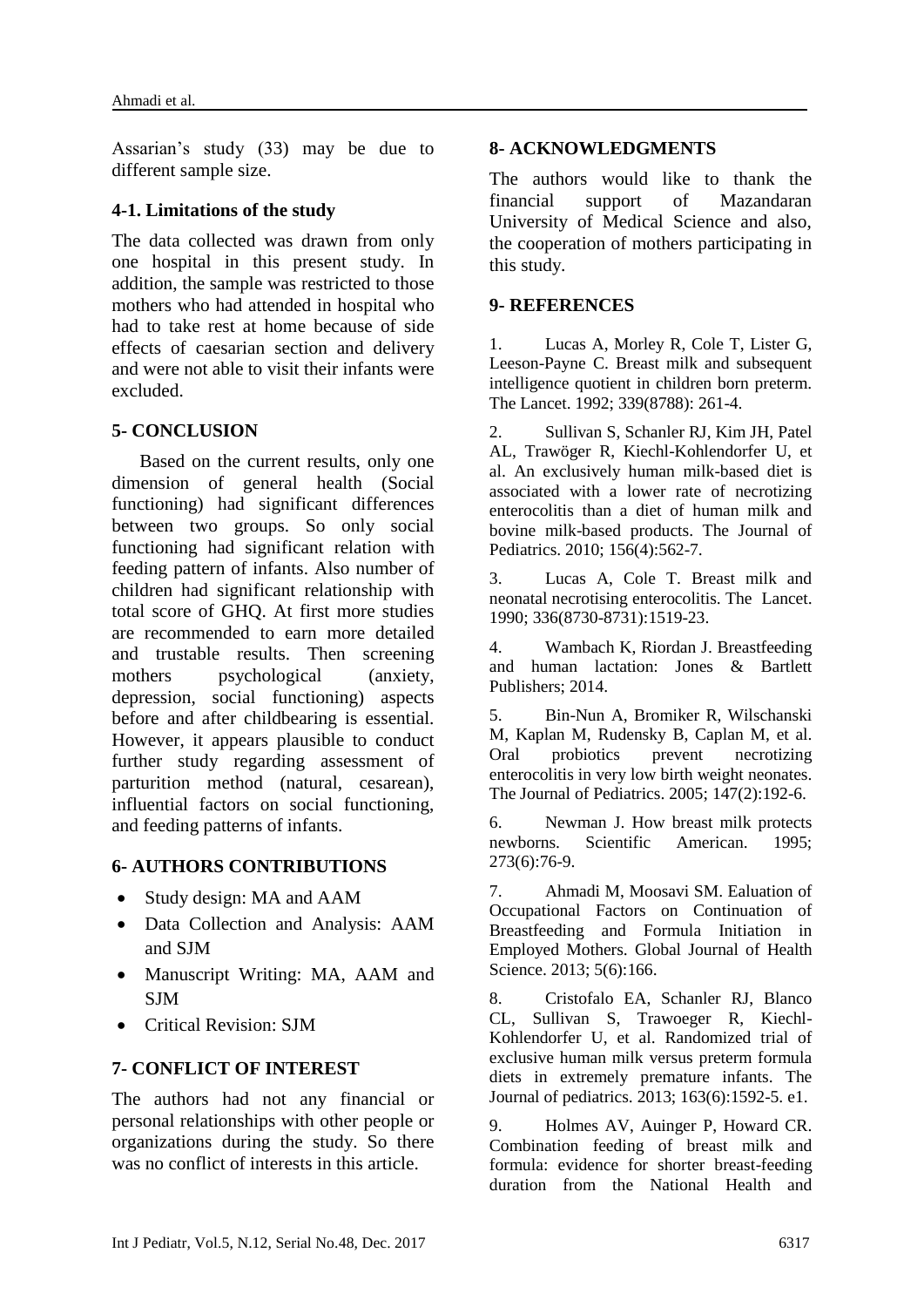Nutrition Examination Survey. J Pediatr. 2011; 159(2):186-91.

10. Ahmadi S, Kazemi F, Masoumi SZ, Parsa P, Roshanaei G. Intervention based on BASNEF model increases exclusive breastfeeding in preterm infants in Iran: a randomized controlled trial. International Breastfeeding Journal. 2016; 11(1):30.

11. Victora CG, Bahl R, Barros AJ, França GV, Horton S, Krasevec J, et al. Breastfeeding in the 21st century: epidemiology, mechanisms, and lifelong effect. The Lancet. 2016; 387(10017):475-90.

12. Alligood MR. Nursing theorists and their work: Elsevier Health Sciences; 2014.

13. Horta BL, Victora CG. Long-term effects of breastfeeding-a systematic review. 2013.

14. Bartick MC, Schwarz EB, Green BD, Jegier BJ, Reinhold AG, Colaizy TT, et al. Suboptimal breastfeeding in the United States: Maternal and pediatric health outcomes and costs. Maternal and child nutrition. 2017; 13(1). doi: 10.1111/mcn.12366.

15. [Saeidi M,](https://www.scopus.com/authid/detail.uri?authorId=55927110500&eid=2-s2.0-85006924985) [Vakili R,](https://www.scopus.com/authid/detail.uri?authorId=55966390700&eid=2-s2.0-85006924985) [Khakshour A,](https://www.scopus.com/authid/detail.uri?authorId=55550328600&eid=2-s2.0-85006924985)  Taghizade [Moghaddam H,](https://www.scopus.com/authid/detail.uri?authorId=57192586132&eid=2-s2.0-85006924985) [Kiani MA,](https://www.scopus.com/authid/detail.uri?authorId=54683993700&eid=2-s2.0-85006924985) [Zarif B,](https://www.scopus.com/authid/detail.uri?authorId=57192586817&eid=2-s2.0-85006924985) et al. Iron and multivitamin supplements in children and its association with growth rate. [International Journal of Pediatrics](https://www.scopus.com/sourceid/21100790061?origin=recordpage). 2013; 1(1):13-17.

16. Arifunhera JH, Srinivasaraghavan R, Sarkar S, Kattimani S, Adhisivam B, Vishnu Bhat B. Is maternal anxiety a barrier to exclusive breastfeeding? The Journal of Maternal-Fetal and Neonatal Medicine. 2016; 29(17):2798-801.

17. Li J, Kendall G, Henderson S, Downie J, Landsborough L, Oddy W. Maternal psychosocial well-being in pregnancy and breastfeeding duration. Acta Paediatrica. 2008; 97(2):221-5.

18. Bogen DL, Hanusa BH, Moses-Kolko E, Wisner KL. Are maternal depression or symptom severity associated with breastfeeding intention or outcomes? The Journal of clinical psychiatry. 2010; 71(8):1069.

19. Horta BL, Loret de Mola C, Victora CG. Long-term consequences of breastfeeding on cholesterol, obesity, systolic blood pressure and type 2 diabetes: a systematic review and meta-analysis. Acta Paediatrica. 2015; 104(S467):30-7.

20. Llewellyn G, McConnell D, Mayes R. Health of mothers with intellectual limitations. Australian and New Zealand journal of public health. 2003; 27(1):17-9.

21. Goldberg DP, Blackwell B. Psychiatric illness in general practice: a detailed study using a new method of case identification. Br med J. 1970; 2(5707): 439- 43.

22. Villa G, Cristina I, Zuluaga Arboleda C, Restrepo Roldan LF. Propiedades psicométricas Del Cuestionario de Salud General de Goldberg GHQ-12 en una institución hospitalaria de la ciudad de Medellín. Avances en Psicología Latinoamericana. 2013; 31(3):532-45.

23. Endsley P, Weobong B, Nadkarni A. The psychometric properties of GHQ for detecting common mental disorder among community dwelling men in Goa, India. Asian Journal of Psychiatry. 2017; 28: 106-10.

24. Kaheni S, Rezai MS, Bagheri-Nesami M, Goudarzian AH. The Effect of Distraction Technique on the Pain of Dressing Change among 3-6 Year-old Children. International Journal of Pediatrics. 2016; 4(4):1603-10.

25. Kaheni S, Bagheri-Nesami M, Goudarzian AH, Rezai MS. The Effect of Video Game Play Technique on Pain of Venipuncture in Children. International Journal of Pediatrics. 2016; 4(5):1795-802.

26. Rostami S, Banaeipour Z, Zarea K. Relationship between the General Health of Mothers and the Anxiety of School-Age Children. International Journal of Pediatrics. 2017:5873-82.

27. Malakouti SK, Fatollahi P, Mirabzadeh A, Zandi T. Reliability, validity and factor structure of the GHQ-28 used among elderly Iranians. International Psychogeriatrics. 2007; 19(4):623-34.

28. Namjoo S, Shaghaghi A, Sarbaksh P, Allahverdipour H, Pakpour AH. Psychometric